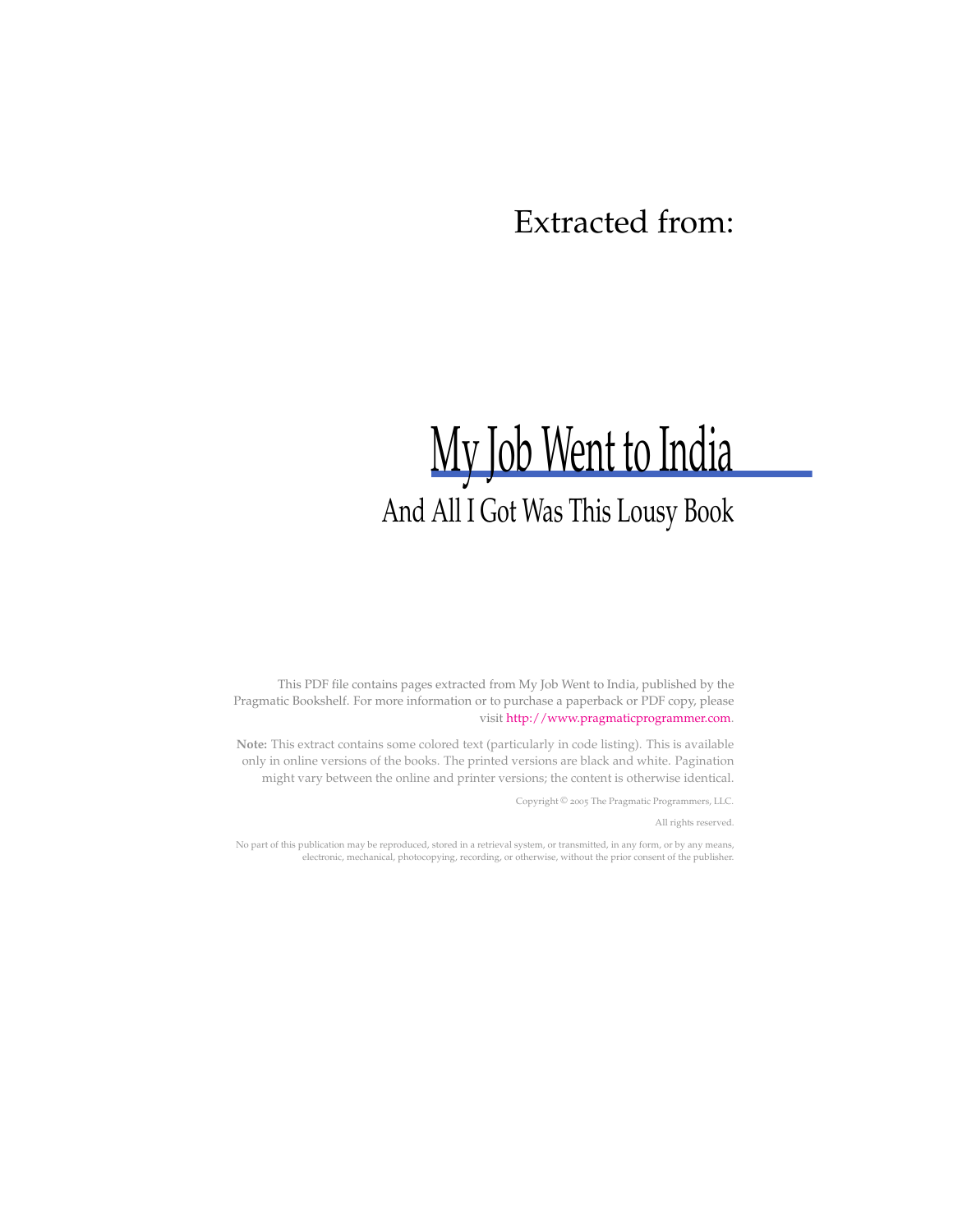

**Chad Fowler**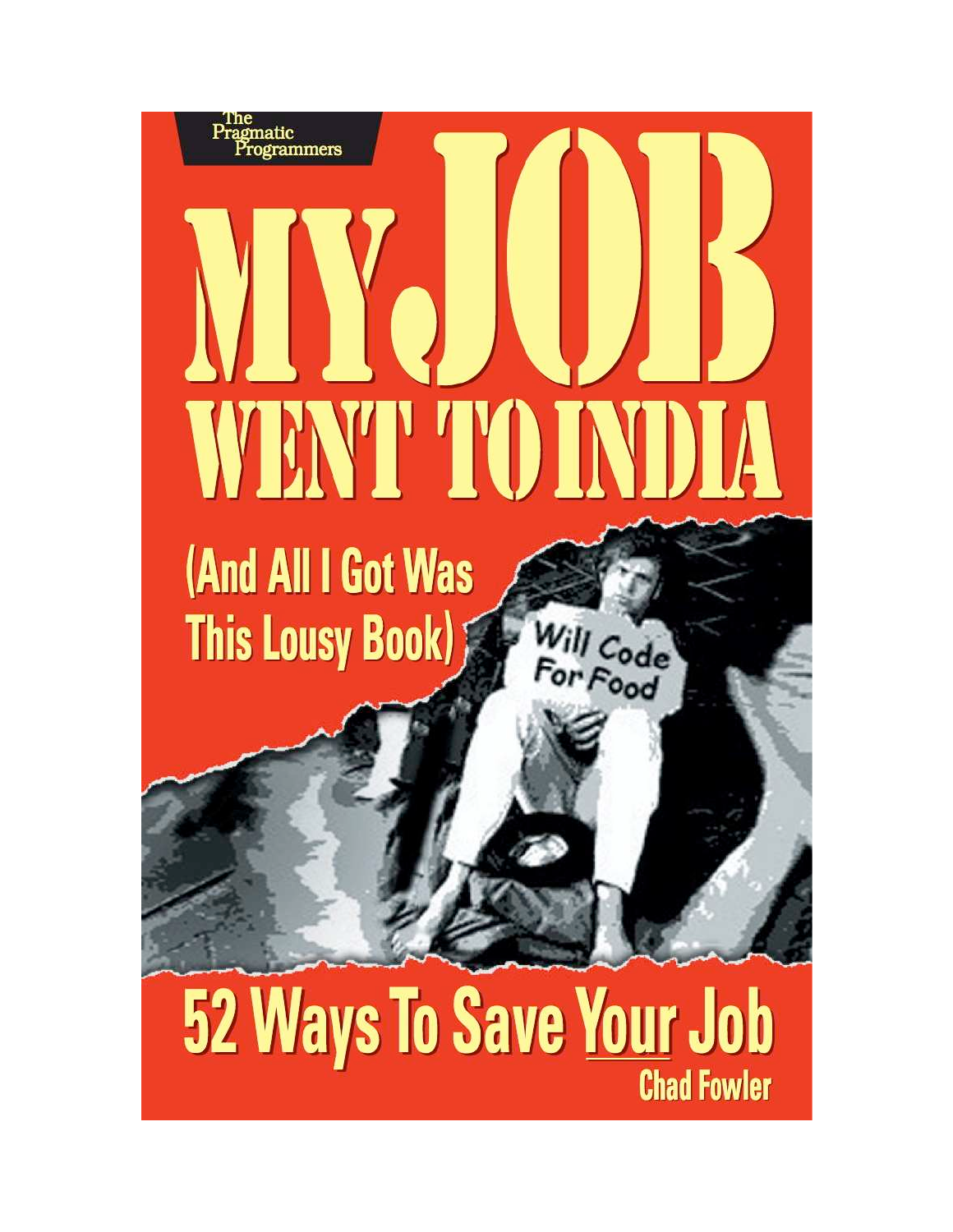### 5 Be a Generalist

For at least a couple of decades, desperate managers and business owners have been pretending that software development is a manufacturing process at heart. Requirements specifications are created, and architects turn these specifications into a high-level technical vision. Designers fill out the architecture with detailed design documentation, which is handed to robot-like coders, who hold pulp-fiction novels in one hand while sleepily typing in the design's implementation with the other. Finally, Inspector 12 receives the completed code, which doesn't receive her stamp of approval unless it meets the original specifications.

It's no surprise that managers want software development to be like manufacturing. Managers *understand* how to make manufacturing work. We have decades of experience in how to build physical objects efficiently and accurately. So, applying what we've learned from manufacturing, we should be able to optimize the software development process into the well-tuned engine that our manufacturing plants have become.

In the so-called software factory, the employees are specialists. They sit at their place in the assembly line, fastening Java components together or rounding the rough edges of a Visual Basic application on their software lathes. Inspector 12 is a tester by trade. Software components move down the line, and she tests and stamps them in the same way each day. J2EE designers design J2EE applications. C++ coders code in C++. The world is very clean and compartmentalized.

Unfortunately, the manufacturing analogy doesn't work. Software is at least as malleable as software requirements. Things change in business, and businesspeople know that software is *soft* and can be changed to meet those requirements. This means architecture, designs, code, and tests must all be created and revised in a fashion more agile than the leanest manufacturing processes can provide.

In this kind of rapidly changing environment, the flexible will survive. When the pressure is on, a smart businessperson will turn to a software professional can solve the problem at hand. So, how do you become that person whose name comes up when they're looking for a superhero to save the day? The key is to be able to solve the problems that may arise.

What are those problems? That's right: you don't know. Neither do I. What I *do* know is that those problems are as diverse as deployment issues,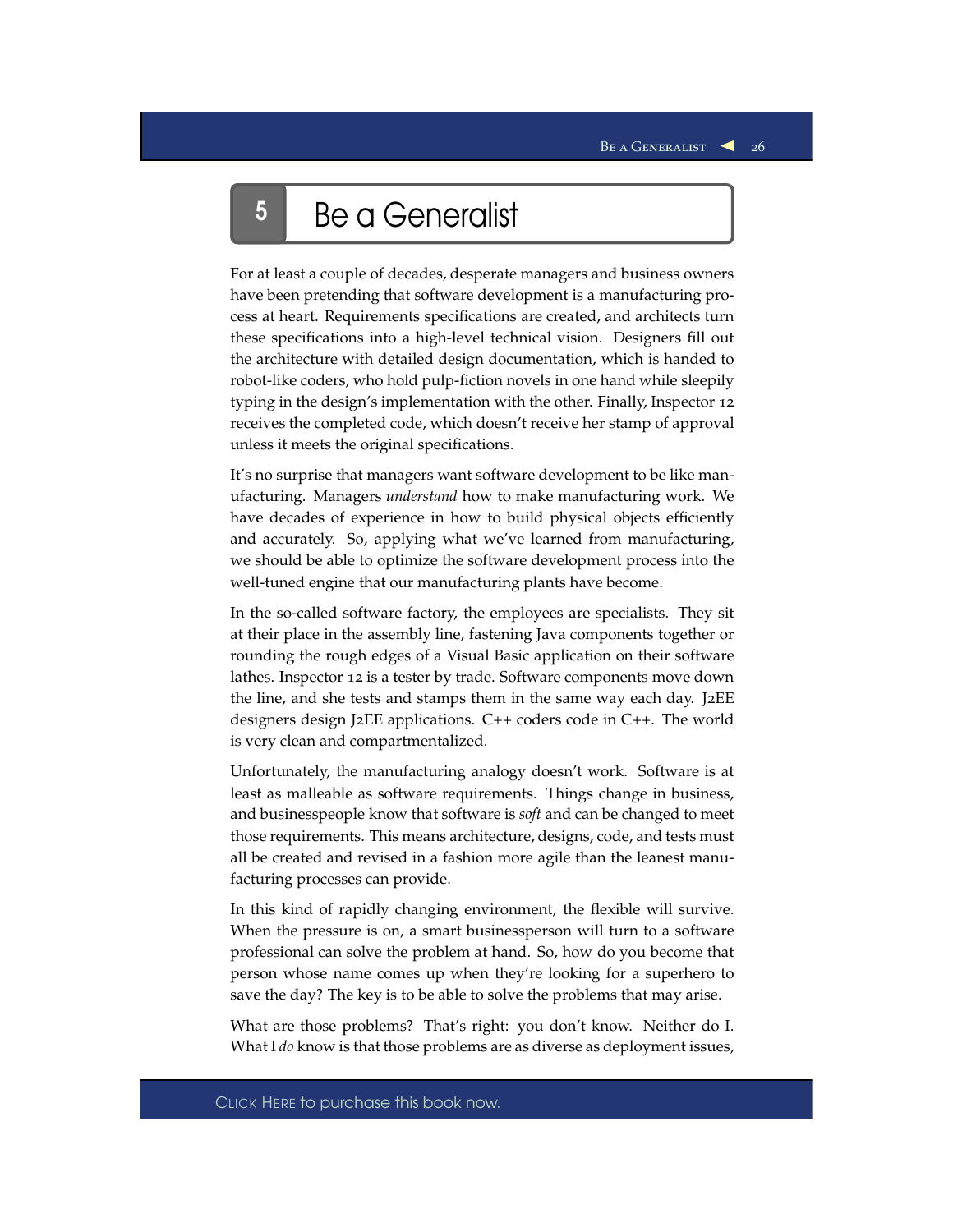critical design flaws that need to be solved and quickly reimplemented, heterogenous system integration, and rapid, ad hoc report generation. Faced with a problem set as diverse as this, poor Inspector 12 would be passed over pretty quickly.

The label *jack-of-all-trades—master of none* is normally meant to be derogatory, implying that the labelee lacks the focus to really dive into a subject and master it. But, when your online shopping application is on the fritz, and you're losing orders by the hundreds as each hour passes, it's the jackof-all-trades who not only knows how the application's code works but can also do low-level UNIX debugging of your web server processes, analyze your RDBM's configuration for potential performance bottlenecks, and check your network's router configuration for hard-to-find problems. And, more important, after finding the problem, the jack-of-all-trades can quickly make architecture and design decisions, implement code fixes, and deploy a new fixed system to production. In this scenario, the manufacturing scenario seems quaint at best and critically flawed at worst.

Another way in which the software factory breaks down is in that, although in an assembly line the work keeps coming in a steady flow, software projects are usually very cyclical. Not only is the actual flow of projects cyclical, but the work inside a project is cyclical. A coder sits on the bench while requirements are being specified, architected, and designed, or the coder multitasks across many projects. The problem with multitasking coders is that, despite the software factory's intentions, when the rubber meets the road, the coders rely a great deal on context and experience to get their jobs done. Requirements, architecture, and design documents can be a great head start, but ultimately if the programmers don't understand what the system is supposed to do, they won't be able to create a good implementation of the system.

Of course, I'm not just picking on coders here. The same is true at nearly every spot on the software assembly line. Context matters, and multitasking doesn't quite work. As a result, we have an inefficient manufacturing system. There have been various attempts to solve this problem of inefficiency without departing from the manufacturing-inspired system, but we have not yet figured out how to optimize our software factories to an acceptable level.

If you are *just* a coder or a tester or a designer or an architect, you're going to find yourself sitting idle or doing busywork during the ebbs of your business's project flow. If you are *just* a J2EE programmer or a .NET programmer or a UNIX systems programmer, you're not going to have much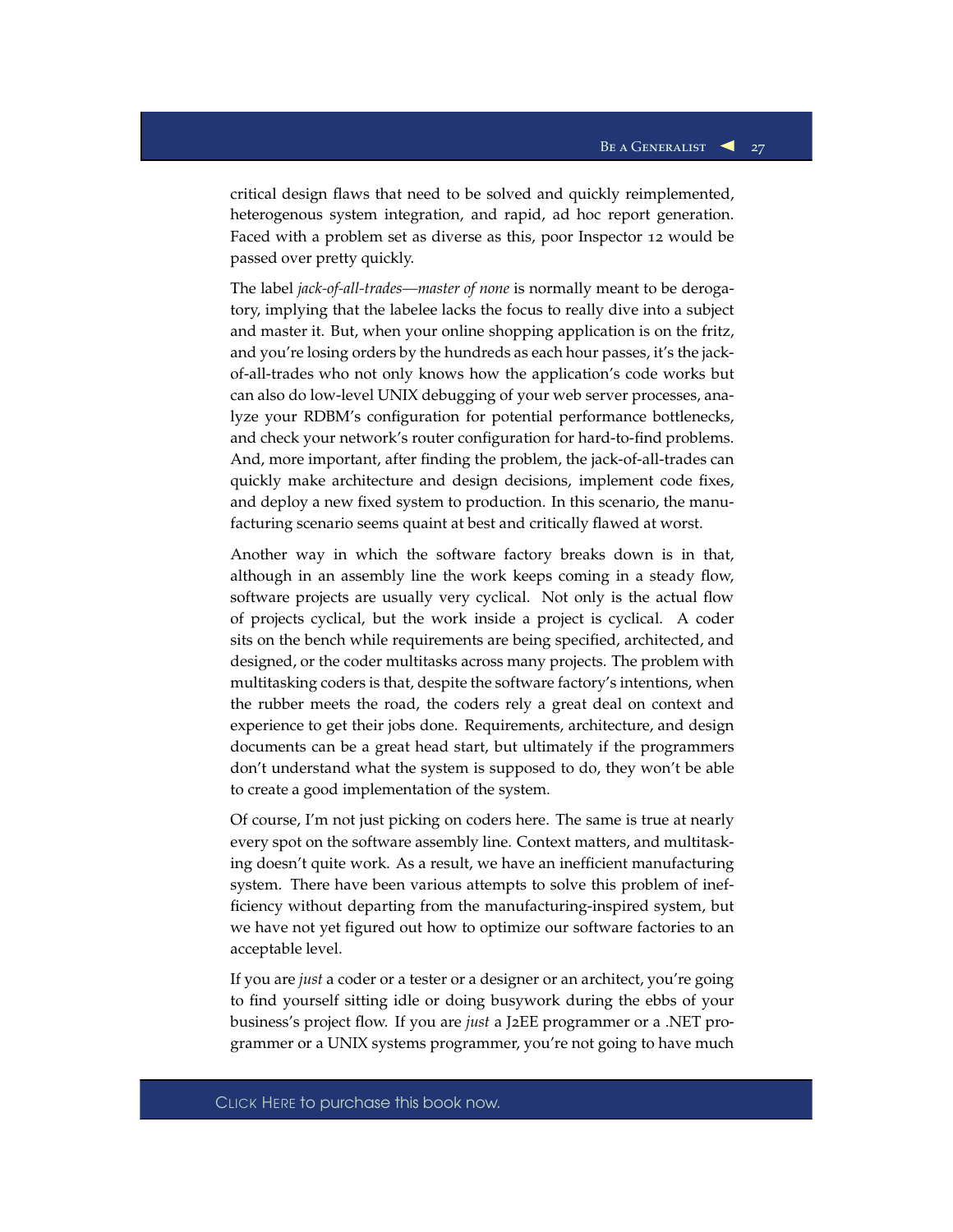to contribute when the focus of a project or a company shifts, even temporarily, out of your focus area. It's not about where you sit on the perceived value chain of project work (where the architect holds the highest spot of royalty). It's about how generally useful you make yourself.

If your goal is to be the last person standing amid rounds of layoffs and the shipment of jobs overseas, you better make yourself *generally* useful. If you're afraid that your once-crowded development office will become home to an onshore skeleton crew, it would serve you well to realize that when the team has only a few slots, a *just-a-tester* or*just-a-coder*is not going to be in demand.

Generalists are rare...and, therefore, precious.

Something I have personally experienced in searching for employees in low-cost countries is that there aren't many generalists. The Indian IT industry, for example, was formed in the image of its cultural heritage—one that

places great emphasis on rank and title. I interviewed people calling themselves *team leaders* who led teams of two (self-inclusive) and reported to managers of two such teams. In many cases it can get so ridiculous, that the organizations' structures are parodies of themselves.

The software factory system of development is a perfect fit for the Indian IT sector, because it naturally supports the hierarchy that the companies and their employees desire. Testers are the bottom rung of the ladder, and nearly everyone you meet there wants to become an architect and then a high-level manager. The culture breeds specialists. Architects don't stoop to design. Designers don't stoop to code, and so on.

The way to become a generalist is to not label yourself with a specific role or technology. We can become typecast in our careers in many ways. To visualize what it means to be a generalist, it can help to dissect the IT career landscape into its various independent aspects. I can think of five, but an infinite number exists (it's all in how you personally divide topics):

- Rung on the career ladder
- Platform/OS
- Code vs. data
- Systems vs. applications
- Business vs. IT

These are different dimensions on which you can approach the problem of becoming a generalist. This is just a way to think about the whole pic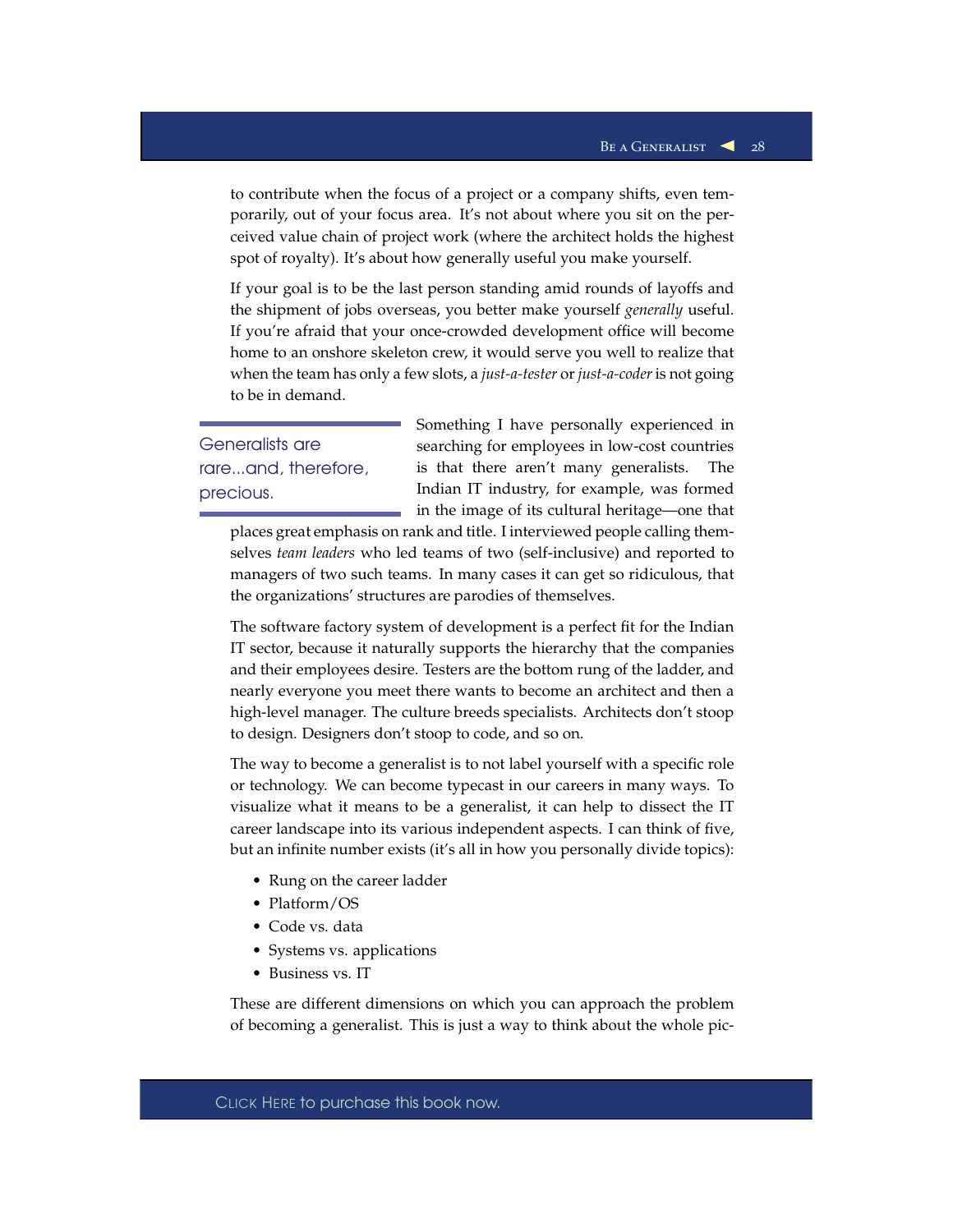ture of your career, and you can probably come up with a better list for yourself. For now, we'll discuss these.

First, you can choose to either be a leader or manager type or be a technical person. Or, you might pigeon hole yourself into architect as opposed to being a programmer or tester. The ability to be flexible in the roles you can and will fill is an attribute that many people

If companies need generalists, they're going to have to get them in the West.

don't understand the value of. For example, while a strong leader should avoid pinch hitting as often as possible, the new world of onshore skeleton crews can benefit from a person who knows how to lead people and projects but can also roll up their sleeves and fix some last minute critical bugs while the Offshore team is sleeping. The same is true of a software architect who could perhaps dramatically speed up progress on a project if he or she would only *write some code* to get things moving. When it comes to hierarchical boundary crossing, it's most often not reluctance that stops people from doing it. It's ability. Programmer geeks can't lead and leaders can't hack. It's rare to find someone who's even decent at both.

Another artificial (and inexcusable) line gets drawn around platforms or operating systems. Being a UNIX Guy who refuses to do Windows is increasingly more impractical as the jobs flow away. The same goes for .NET ver-

Your skills should transcend technology platforms.

sus J2EE or any other such infrastructure platforms. Longevity is going to require that you are platform neutral in the work place. We all have our preferences, but you're going to have to leave your ideals at home. Master one and get good at the other. Your skills should transcend technology platform. It's just a tool. If we want a Windows person, we can hire them in the Philippines. If we want someone who really understands Windows and UNIX development and can help us integrate them together, we're probably going to be looking Onshore. Don't get passed up over what is essentially team spirit.

The dividing line between database administrator (a role that has solidified out of nothingness over the past decade) and software developer should also be fuzzy. Being a database administrator, or DBA, has in many organizations come to mean that you know how to use some GUI admin tool and you know how to setup a specific database product. You don't necessarily know much of anything about how to *use* the database. On the flip side, software developers are growing increasingly lazy and ignorant about how to work with databases. Each side feeds the other.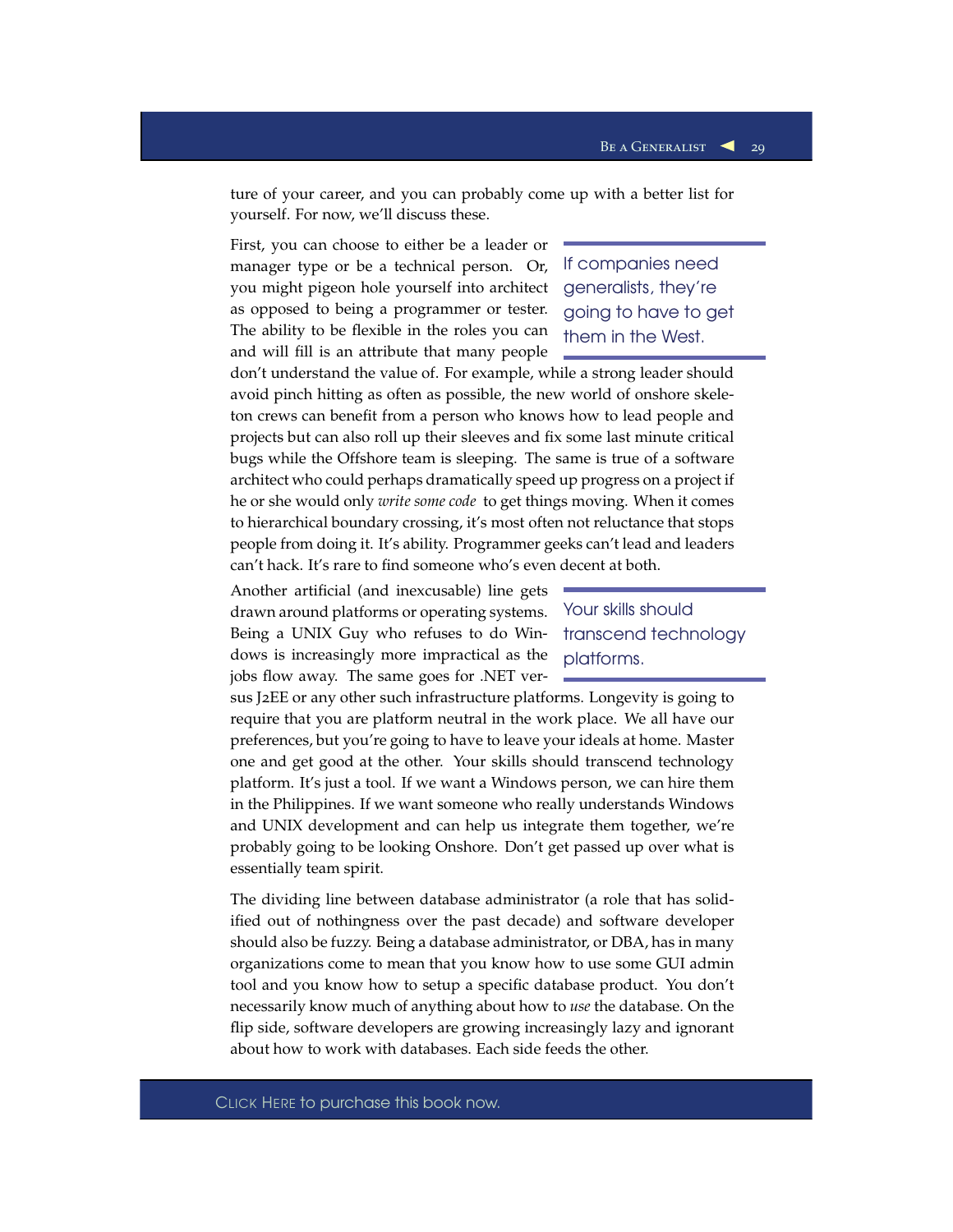What first amazed me most when I entered the information technology field was that many well-educated programmers (maybe *most* ) didn't know the first thing about how to set up the systems they used for development and deployment. I worked with developers who couldn't even install an operating system on a PC if you asked them to, much less set up an application server on which to deploy their applications. It's rare, and refreshing, to find a developer who truly understands the platform on which he or she is working. Applications are better and work gets done faster as a result.

Finally, as we discussed in *Coding Don't Cut It Anymore*, on page 16, the wall between The Business and IT should be torn down right now. Start learning how your business operates.

### Act on it!

1. On a piece of paper or a whiteboard, list the dimensions on which you may or may not be generalizing your knowledge and abilities. For each dimension, write your specialty. For example, if Platform and Operating System is one of your dimensions, you might write Windows/.NET next to it. Now, to the right of your specialty, write one or more topics you should put into your TO-LEARN list. Continuing with the same example, you might write Linux and Java (or even Ruby or Perl).

As soon as possible (some time this week at the latest!), find thirty minutes of time to start addressing at least one of the TO-LEARN items on your list. Don't just read about it. If possible, get some hands-on experience. If it's web technology, then download a web server package and set it up yourself. If it's a business topic, find one of your customers at work and ask them to go out for lunch for a chat.

### CLICK HERE to purchase this book now.